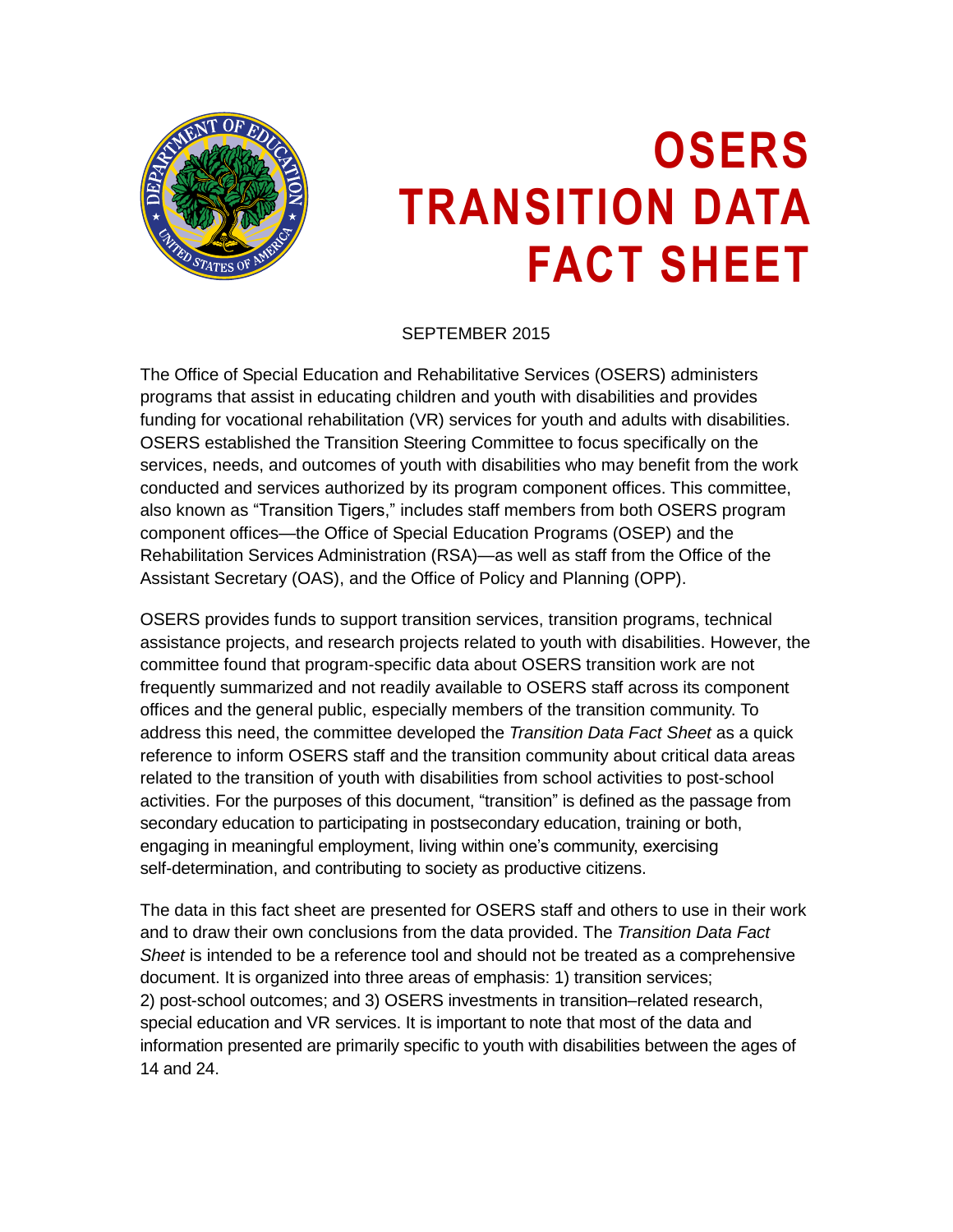## **TRANSITION SERVICES**

### *THE INDIVIDUALS WITH DISABILITIES EDUCATION ACT (IDEA)*

#### **Secondary Transition Services**

- ► The 2013 Child Count data reported by States under *IDEA*, Sec. 618 shows that 2,767,296 children (ages 12–17) and 356,228 children (ages 18–21) are served under *IDEA* Part B in the U.S., outlying areas, and freely associated states. 1
- $\blacktriangleright$  The National Longitudinal Transition Study-2 (NLTS2)<sup>2</sup> data shows that for students enrolled in secondary school during the 2001–02 school year, transition planning activities were conducted for 75 percent of students age 14, 84 percent of students age 15, 91 percent of students age 16, 96 percent of students age 17, and 96 percent of students age 18, according to school staff completing the survey. Additional data from this survey and school year indicated:
	- The most frequently identified transition planning contacts were made on behalf of students with disabilities to VR agencies (38 percent) followed by colleges (24 percent), postsecondary vocational schools (24 percent), and job placement agencies (24 percent). The fewest contacts (11 percent) were made to mental health agencies.
	- Fifty-three percent of students received transition planning activities focused on securing competitive employment. Eight percent of students had a goal of supported employment and 5 percent had the goal of sheltered employment.
	- Other common post-high school goals were to: secure independent living (50 percent), attend a two-or four-year college (47 percent), attend a postsecondary vocational training program (40 percent), enhance social and interpersonal relationships (25 percent), and maximize functional independence (20 percent).

(Cameto, Levine and Wagner, 2004)

<sup>1</sup> 2013 Part B Child Count [http://www2.ed.gov/programs/osepidea/618-data/state-level-data-files/part-b-data/child-count-and-educational](http://www2.ed.gov/programs/osepidea/618-data/state-level-data-files/part-b-data/child-count-and-educational-environments/bchildcountandedenvironments2013.csv)[environments/bchildcountandedenvironments2013.csv](http://www2.ed.gov/programs/osepidea/618-data/state-level-data-files/part-b-data/child-count-and-educational-environments/bchildcountandedenvironments2013.csv)

<sup>2</sup> The National Longitudinal Transition Study-2 (NLTS2), funded by the Department of Education's Institute of Educational Sciences, is a 10-year study that documents the characteristics, experiences and outcomes of a nationally representative sample of 11,000 students with disabilities who were between the ages of 13 and 16 and receiving special education services in the seventh grade or higher in 2001.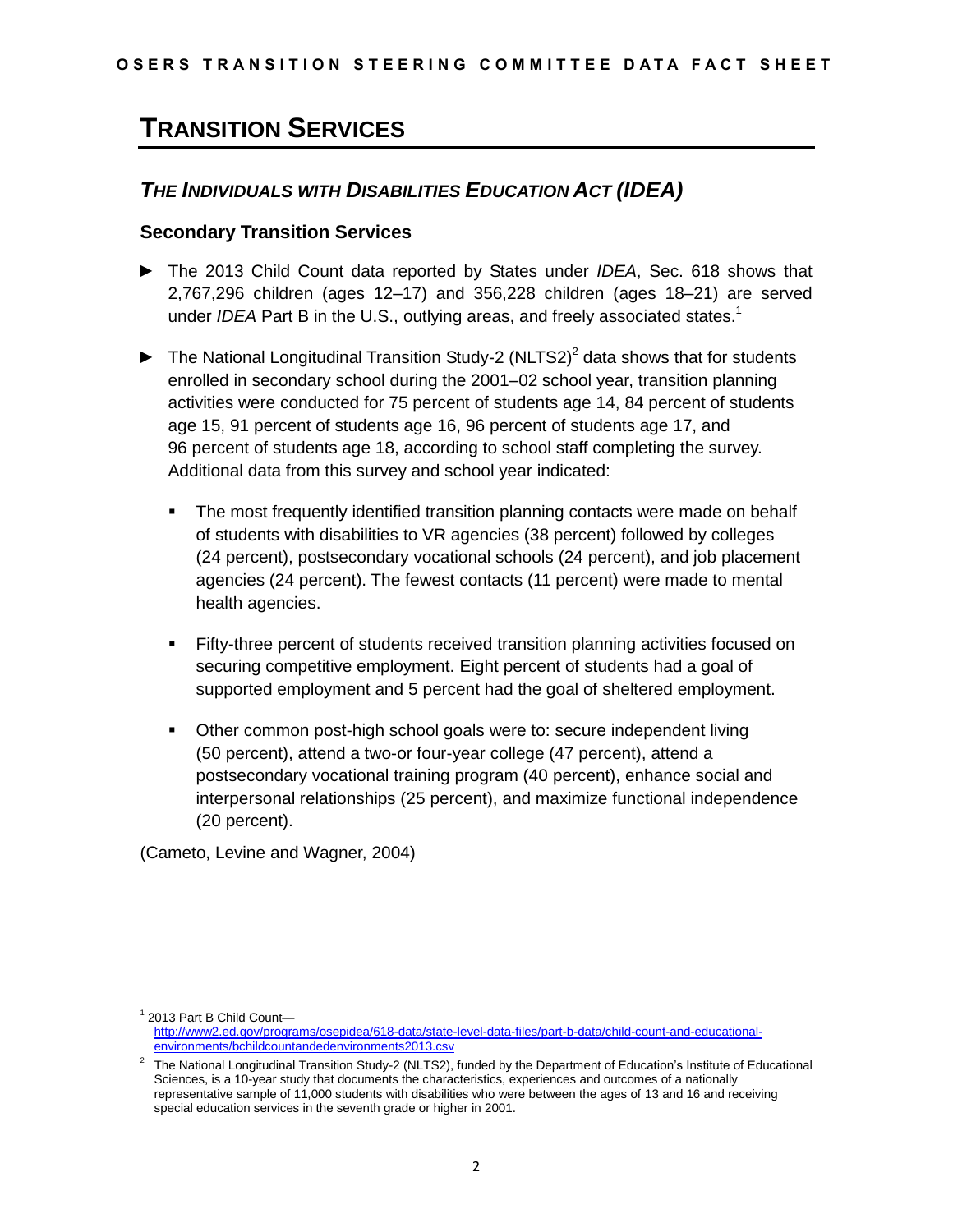#### **Secondary School Programs**

 $\overline{a}$ 

- ► High school students with disabilities earned, on average, 22.7 credits during their time in high school. $3$  Of those courses:
	- Academic courses accounted for an average of 12.7 credits, more than half of the total credits earned in high school. In contrast, vocational courses accounted for an average of 4.4 credits.
		- Courses that were neither academic nor vocational, such as physical education and life skills, accounted for an average of 5.6 credits.
		- Students with disabilities earned fewer overall credits, on average, than did their peers in the general population (22.7 vs. 24.2). The coursework of students in the general population was focused more heavily on academic courses, compared with that of students with disabilities. Students in the general population accrued, on average, 3.4 more academic credits during their time in high school than did students with disabilities (16.1 vs. 12.7).
		- In contrast, students with disabilities earned more vocational and nonacademic, non-vocational credits than did students in the general population (4.4 vs. 3.1 and 5.6 vs. 4.9, respectively).
	- Vocational course enrollment included prevocational courses (e.g., career exploration), occupation-specific courses (e.g., agriculture, alternate business occupations), and work study or cooperative education. Nearly all students with disabilities (96 percent) enrolled in some type of vocational course during high school with those courses accounting for 19 percent of the total high school credits earned.
		- On average, 0.6 credit was earned for prevocational courses, 3.3 credits were earned in occupation-specific courses, and 0.5 credit was earned in work study or cooperative education.
		- A breakdown of occupation-specific courses ranged from 0.1 credit for health, home economics, and marketing to 1.2 credits for trade and industry occupations.
	- The proportion of overall, academic, vocational, and nonacademic, nonvocational credits earned in general education settings as compared with special education settings did not differ significantly by high school completion status.

(Newman, Wagner, Huang, Shaver, Knokey, Yu, Contreras, Ferguson, Greene, Nagle, and Cameto, 2011).

<sup>3</sup> This NLTS2 report describes course taking primarily through the lens of course credits earned.by students with disabilities who had attended a typical high school at some point from 2001 through 2009. To progress toward graduation, students need not only take a particular distribution of courses but also meet the performance standards for those courses, resulting in earned credits. Students who attended non-typical schools (e.g., schools serving only students with disabilities, hospital-based schools, home schools) are not included in these analyses.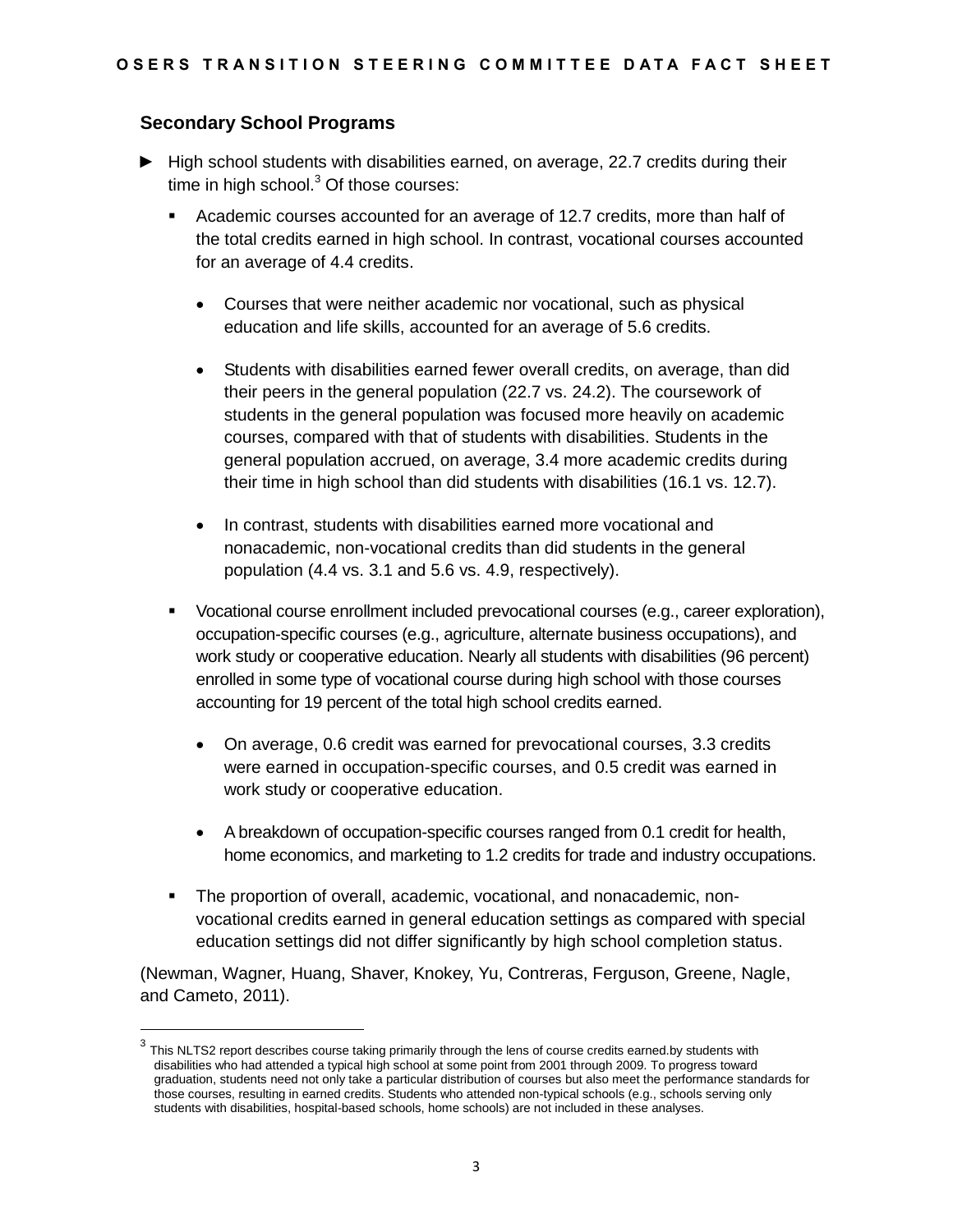► Student involvement in transition planning affects employment outcomes. Among students with traumatic brain injury who participated in the NLTS2, improved postschool employment outcomes were associated with: active student involvement in transition planning, having goals to attend postsecondary or vocational training after high school, planning to live independently, and having general education teachers involved in transition planning.

(Wehman, Chen, West, & Cifu, in press).

## *THE REHABILITATION ACT OF 1973, AS AMENDED (THE REHABILITATION ACT)*

#### **Vocational Rehabilitation (VR) Services**

All data reported in this section are from the fiscal year (FY) 2014 RSA-911 report.<sup>4</sup>

#### **Youth with Disabilities Referred and Served**

- ► Of all the individuals whose service records (548,368) were closed by State VR agencies, 192,718 (35.1 percent) were youth with disabilities when they applied for VR services. Of the 192,718 youth with disabilities who applied for services, 98,366 youth with disabilities (51.0 percent) were referred to VR from elementary and secondary schools. In addition, 7,238 youth with disabilities (3.8 percent) were referred to VR agencies from postsecondary schools. Not everyone who applies for VR services initiates services or completes their plan for services.
- ► The total number of youth with disabilities whose service records were closed after receiving services from the 80 State VR agencies was 117,776, which represented 36.4 percent of the total number of individuals whose service records were closed that year after receiving services (323,398).

#### **VR Transition Service Delivery**

 $\overline{a}$ 

- ► Reported below are the percentages and numbers of youth with disabilities whose service records were closed after receiving services and the type of services received by the VR agencies in FY 2014:
	- *Assessment and Diagnostic Services:* 59.1 percent of youth with disabilities (69,662) received assessment services, and 27.3 percent (32,158) received diagnosis and treatment services.

<sup>4</sup> The Case Service Report (RSA-911) includes information collected on individuals whose service records have been closed in a given fiscal year. RSA requires all 80 State VR agencies to submit the RSA-911 by December 31 of each year. The data reported here are for transition-age youth who applied for VR services between the ages of 14 and 24 and whose service records were closed after they received VR services under an individualized plan for employment.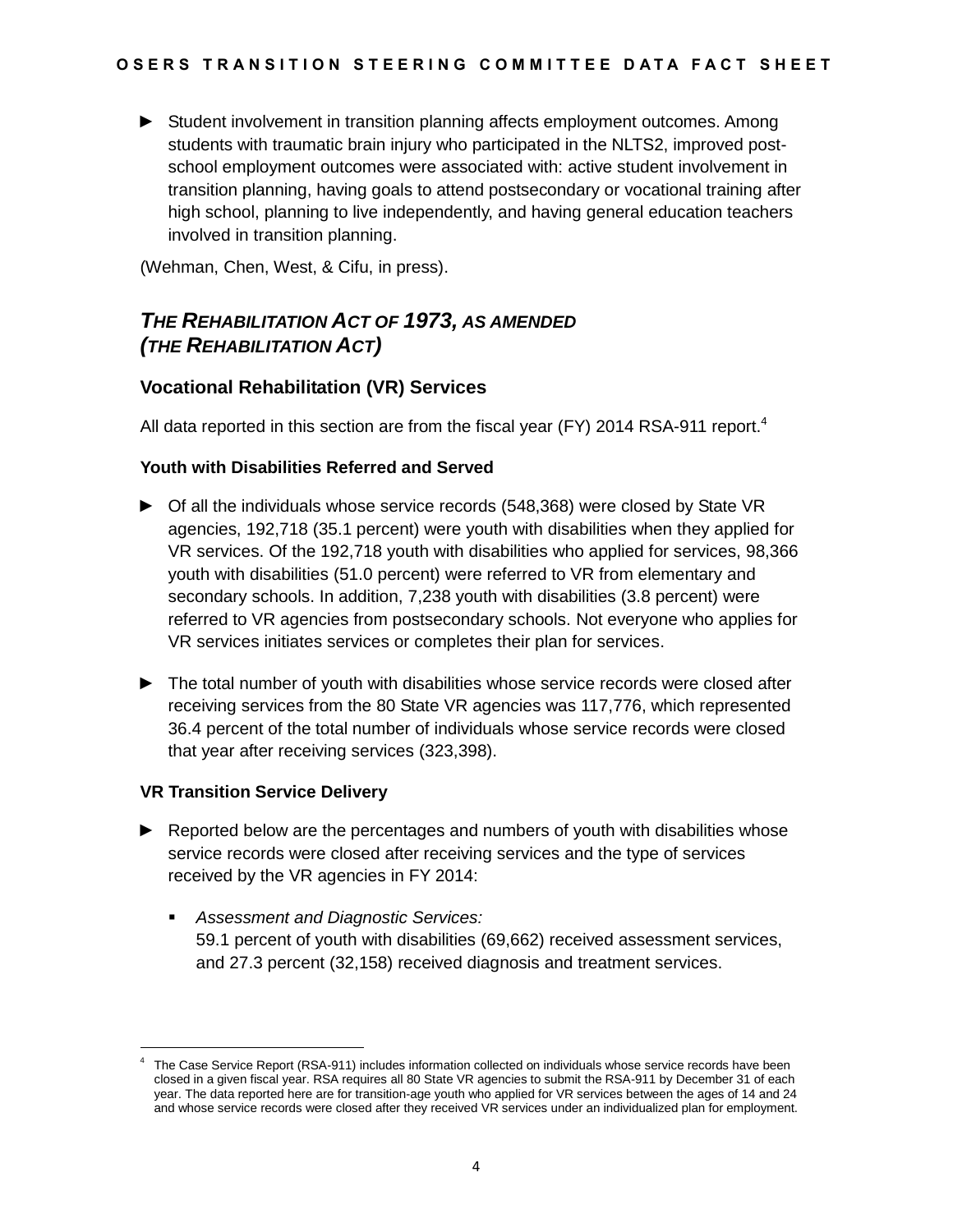*Training:*

13.2 percent of youth with disabilities (15,601) received occupational or vocational training, 20.3 percent (23,869) received college or university training, and 18.3 percent (21,564) received job readiness training.

*Employment:*

28.1 percent of youth with disabilities (33,096) received job search assistance, 28.8 percent (33,888) received job placement services, and 20.0 percent (23,463) received on-the-job supports.

*Other:*

Other related transition services provided by VR agencies: 52.3 percent (61,570) of youth with disabilities received vocational guidance and counseling services and 27.1 percent (31,931) of youth with disabilities received transportation services.

- ► Reported below are other relevant service delivery data points regarding youth with disabilities served by the VR agency:
	- The number of youth with disabilities who received college or university training services decreased from 25,385 in FY 2008 to 23,869 in FY 2014.
	- Of all eligible individuals, including youth, whose service records were closed after receiving VR services and who received college or university training, 53.6 percent were youth with disabilities.
	- The total number of youth with disabilities who were served by the VR agencies and received Social Security Income (SSI) benefits at the time of closure was 23,722, which represents 20.1 percent of the total number of youth with disabilities whose service records were closed after receiving services.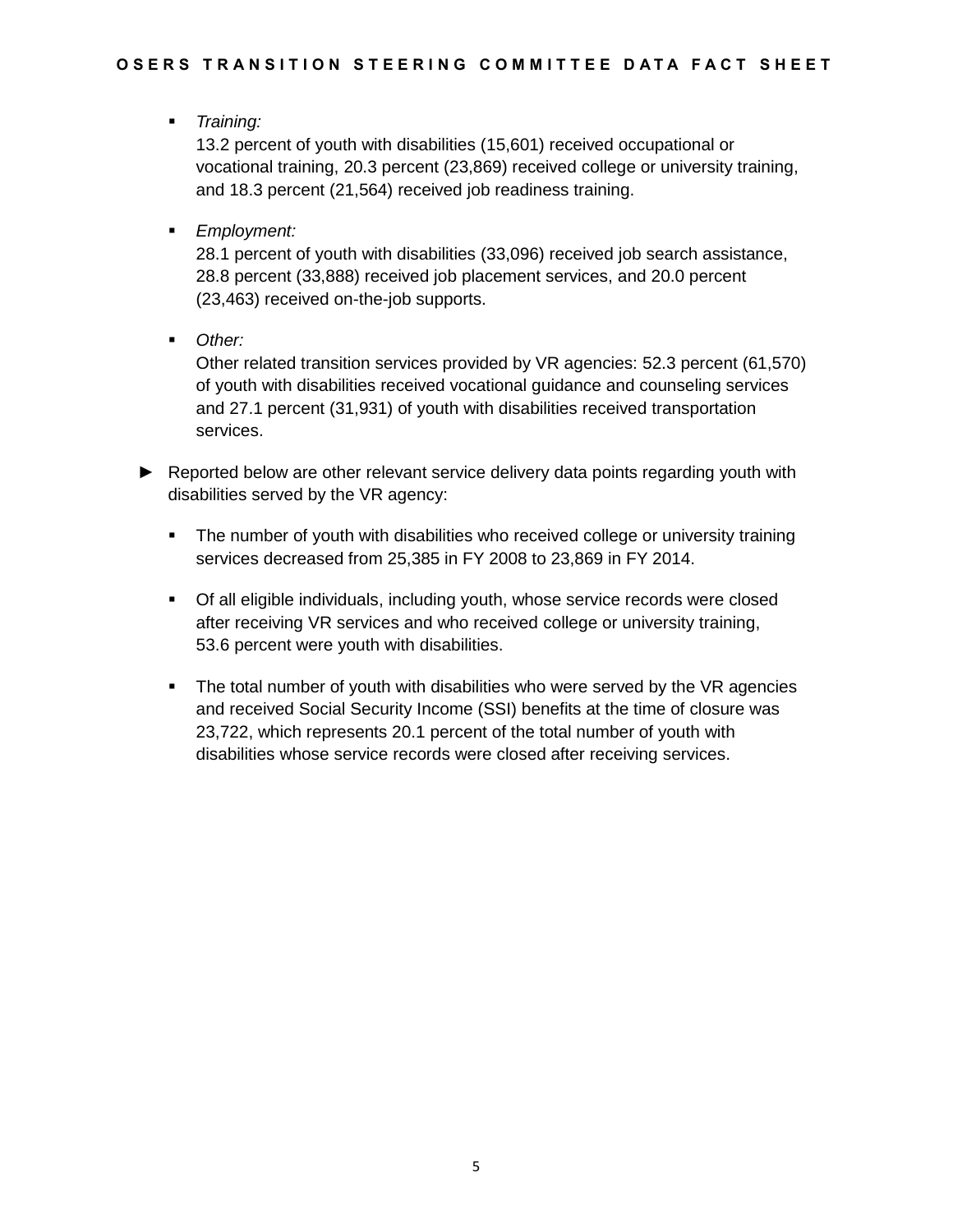## **POST-SCHOOL OUTCOMES**

#### **Secondary Education**

#### **Graduation and Dropout percentages**

► Of the 396,292 students with disabilities, ages 14–21, in the U.S., outlying areas, and freely associated states who left school during the 2012-13 school year, 258,028 (65.1 percent) exited high school with a regular high school diploma, and 74,575 (18.8 percent) dropped out of school. The remaining 63,689 students with disabilities (16.1 percent), ages 14–21, who left school during the 2012-13 school year, were reported as having received a certificate, reached maximum age, or died. $5$ 

#### **Postsecondary Education**

- ► The NLTS2 Wave 5 report describes key postsecondary outcomes (i.e., postsecondary enrollment rates) for the subset of young adults with disabilities who were out of secondary school up to 8 years and 21 to 25 years old.
	- Sixty percent reported having continued on to postsecondary school since leaving high school.
		- **They were less likely to enroll in postsecondary school than were their** same-age peers in the general population (60 percent vs. 67 percent).
		- They were less likely to have been enrolled in any postsecondary school in the past 2 years than their same-age peers in the general population (34 percent vs. 51 percent).
		- They were less likely to have been enrolled in any postsecondary school at the time of the interview than their same-age peers in the general population (15 percent vs. 28 percent).
	- Young adults with disabilities were more likely to have ever been enrolled in 2 year or community colleges (44 percent) than in vocational, business, or technical schools (32 percent) or 4-year colleges or universities (19 percent), and of those options, were least likely to have ever been enrolled in 4-year colleges.
	- Young adults in the general population were more likely to have ever been enrolled in a 4-year college (40 percent) than were young adults with disabilities (19 percent). Conversely, young adults with disabilities were more likely to have ever been enrolled in a 2-year or community college (44 percent) or vocational

<sup>&</sup>lt;sup>5</sup> 2012-2013 *IDEA* Part B Exiting— <u>http://www2.ed.gov/programs/osepidea/618-data/state-level-data-files/part-b-</u> [data/exiting/bexiting2012-13.csv](http://www2.ed.gov/programs/osepidea/618-data/state-level-data-files/part-b-data/exiting/bexiting2012-13.csv)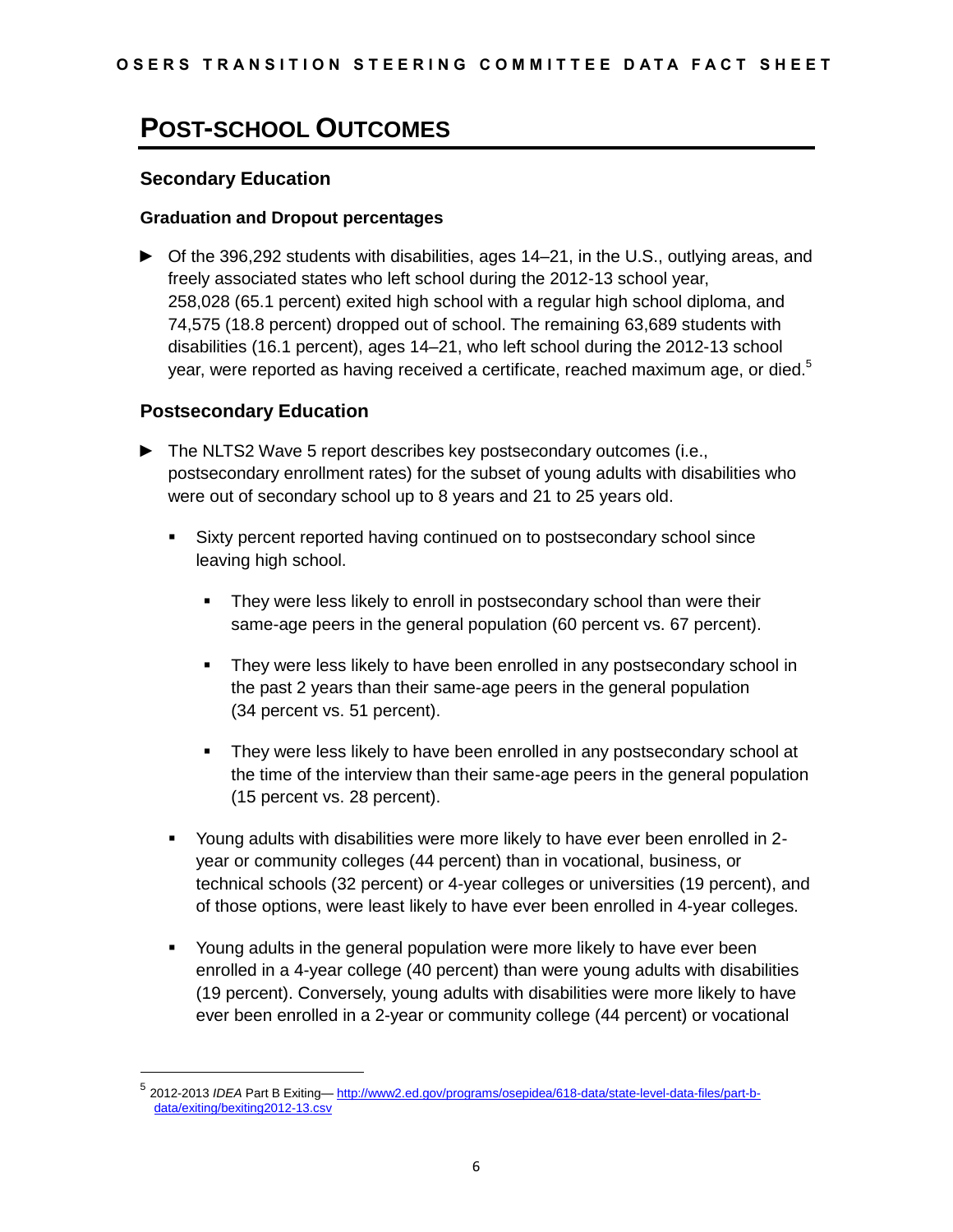school (32 percent) than were young adults in the general population (20 percent and 20 percent, respectively).

- The rate of enrollment of young adults with disabilities in 2-year or community colleges or vocational schools at the time of the interview (9 percent and 2 percent, respectively did not differ significantly from that of their peers in the general population (6 percent and 4 percent, respectively).
- The enrollment rate of young adults with disabilities in 2-year or community colleges or vocational schools stands in contrast to differences in enrollment rates at 4-year colleges. Similar-age young adults in the general population were about three times as likely as young adults with disabilities to be taking courses at a 4-year college at the time of the interview (16 percent vs. 5 percent).

(Newman, Wagner, Knokey, et al., 2011)

#### **Employment**

- ► The NLTS2 Wave 5 report describes key postsecondary outcomes (e.g., employment rates) for the subset of young adults with disabilities who were out of secondary school up to 8 years and 21 to 25 years old.
	- Sixty percent of these young adults were reported to have a paid job at the time of the interview other than work around the house. They were as likely to have a paid job at the time of the interview as were their same age peers in the general population, of whom 66 percent reported currently having a paid job.
	- High school completers with disabilities of these young adults were more likely to have been reported to be employed at the time of the interview than were their peers who did not complete high school (54 percent vs. 38 percent).
	- Forty-nine percent of these young adults, who were out of school less than 3 years reported being employed at the time of interview; 65 percent out of school three to five years; and 59 percent out of school more than five years.
	- The hourly wages of young adults with disabilities who were out of secondary school at the time of the interview varied with the mean hourly wage reported to be \$9.40. They earned less than their same-age peers in the general population, who earned a mean hourly wage of \$13.20.

(Newman, Wagner, Knokey, et al., 2011)

- ► NLTS2 data on employment collected in 2005 from parents or youth, ages 17–21 and out of high school indicated:
	- About 19 percent of working youth reportedly had employers who were aware of their disability, and 3 percent reported receiving some kind of accommodation on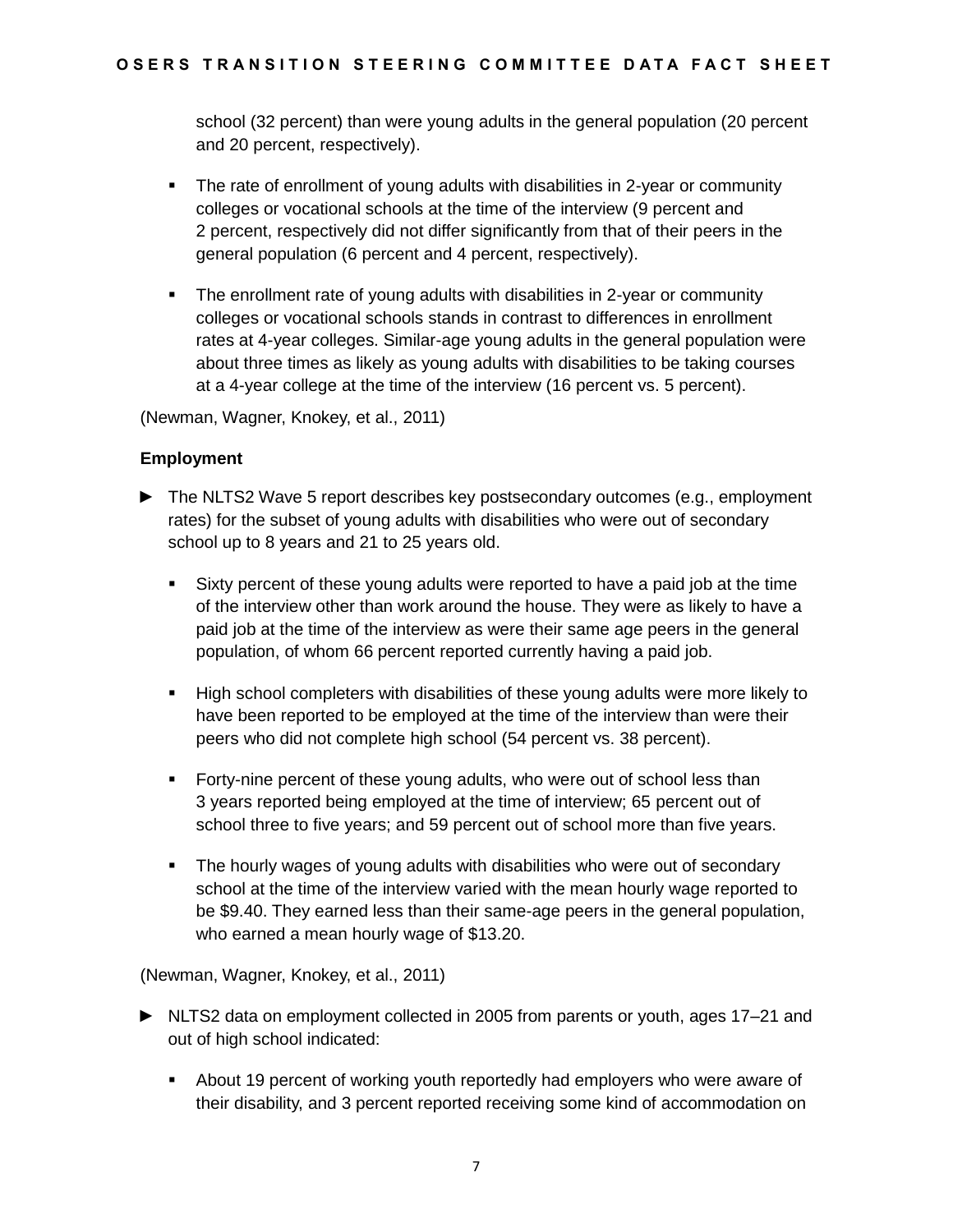the job. Job accommodations included a range of individual adaptations involving materials or technology used on the job (e.g., Braille, TTY) (14 percent), scheduling accommodations (30 percent), human aides (41 percent), and adaptations to assignments or supervision (56 percent).

 On average, the jobs held by youth with disabilities were of shorter duration (10 months) than those of youth in the general population (15 months).

(Newman et al., 2009)

- ► VR agencies assisted 65,462 youth with disabilities ages 14–24 (55.6 percent of the total 117,776 youth whose service records were closed after receiving services) to achieve employment outcomes in FY 2014. Of the total youth with disabilities served who achieved employment outcomes, 96.7 percent (63,279) of youth achieved competitive employment and 13.2 percent (8,634) of these youth achieved supported employment.
	- The overall average wage for these youth with disabilities increased from \$9.37 per hour in FY 2008 to \$9.85 per hour in FY 2014.
	- The overall average hours worked for these youth with disabilities decreased from 31.6 in FY 2008 to 29.20 in FY 2014.
	- The rehabilitation rate<sup>6</sup> for these youth with disabilities decreased from 55.8 percent in FY 2008 to 55.6 percent in FY 2014.

(RSA-911 report)

<sup>6</sup> Rehabilitation rate is the total number of transition-age youth whose service records were closed with employment outcomes divided by the sum of a) the total number of transition-age youth whose service records were closed with employment outcomes, and b) the total number of transition-age youth whose service records were closed without employment outcomes after receiving VR services.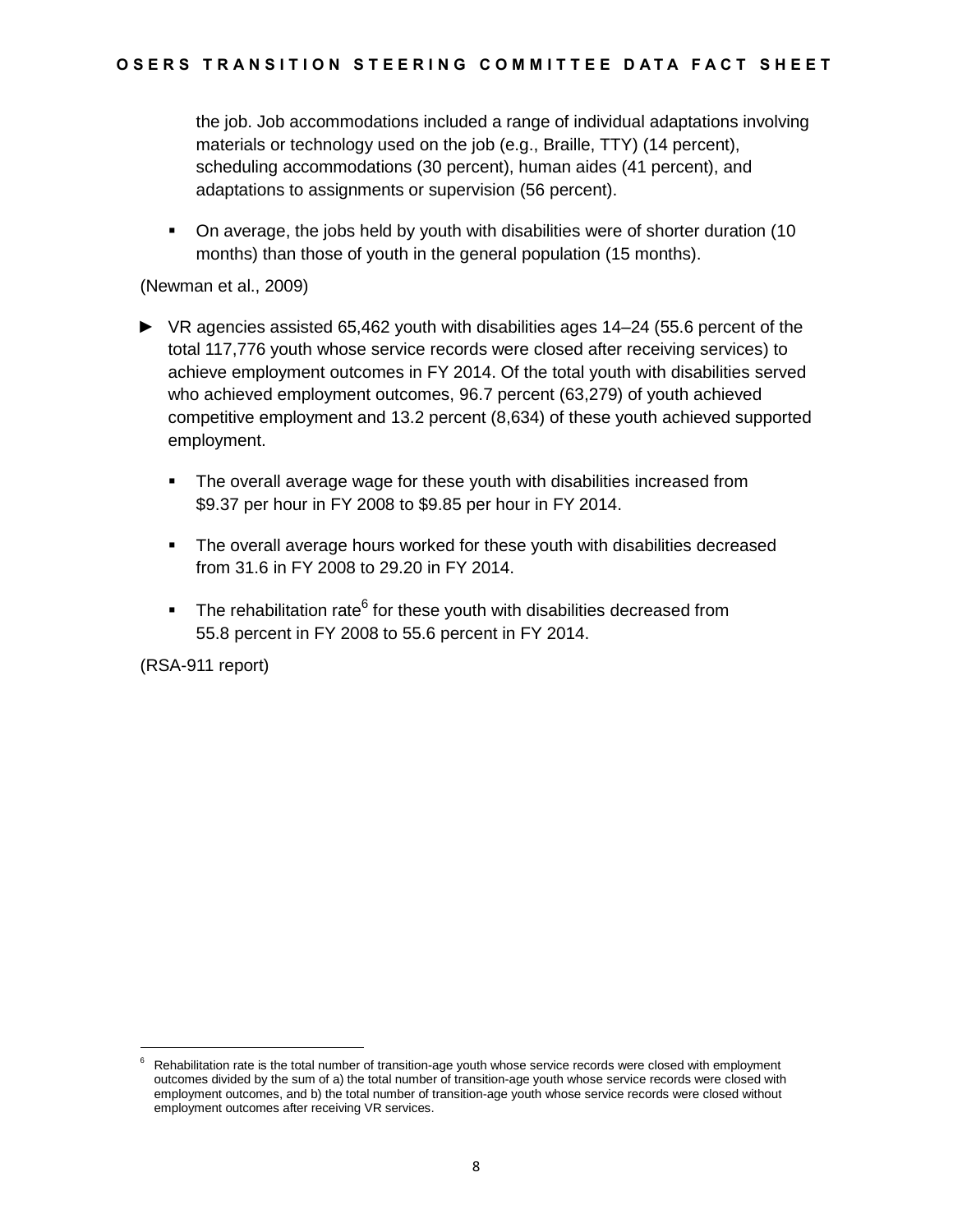# **OSERS INVESTMENTS IN TRANSITION–RELATED SPECIAL EDUCATION AND VR SERVICES**

- ► The Grants to States program, which is authorized under *IDEA*, allocates formula grants that help States pay the additional costs of providing special education and related services to children with disabilities ages 3 through 21 years. The program spending level for FY 2014 was \$11.4 billion, making the federal contribution toward meeting the excess cost of special education about 16 percent of the national average per pupil expenditure. The FY 2014 spending level provided a per-child average of \$1,743 for an estimated 6.6 million children with disabilities.<sup>7</sup>
- ► In FY 2014, the total cost of purchased services for youth with disabilities, ages 14-24, whose VR service records were closed was \$598,398,025; the average cost of purchased services per youth in FY 2014 was \$5,081.
- ► The total cost of employment outcomes of purchased services for youth with disabilities, ages 14–24, who were assisted in obtaining employment by VR agencies in FY 2014 was \$433,121,857; the average cost per employment outcome for youth with disabilities in FY 2014 was \$6,616. (RSA-911 report)

<sup>7</sup> For a summary of the Grants to States program, see "Fiscal Year 2015 Budget Summary, Section II C. Special Education and Rehabilitative Services" (retrieved June 5, 2015 , from www2.ed.gov/about/overview/budget/budget15/summary/15summary.pdf